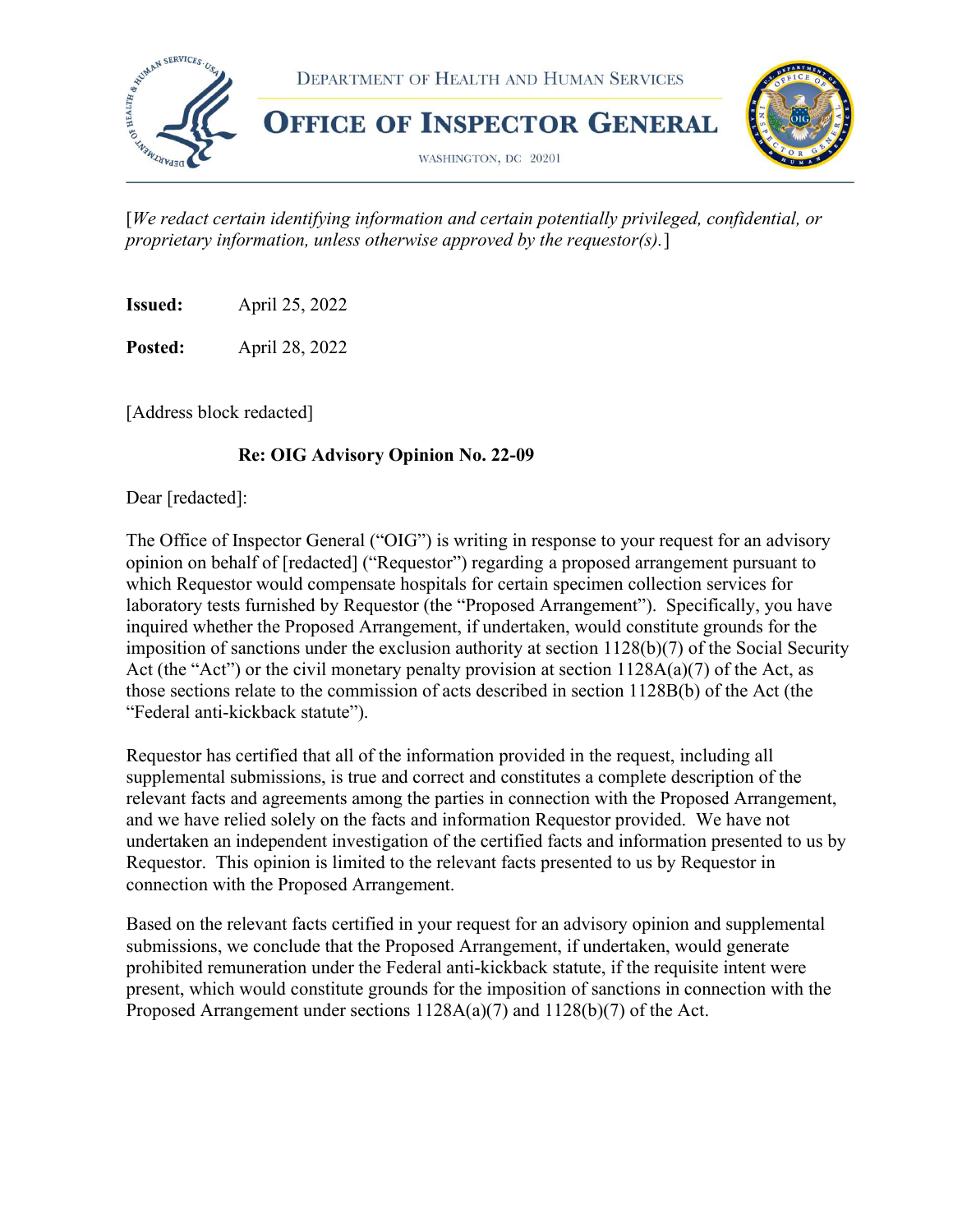This opinion may not be relied on by any person<sup>1</sup> other than Requestor and is further qualified as set out in Part IV below and in 42 C.F.R. Part 1008.

### I. FACTUAL BACKGROUND

 Requestor operates a network of clinical laboratories, including a number of locations that collect, process, and handle specimens sent to these laboratories for testing. Under the Proposed Arrangement, Requestor would enter into contracts with hospitals throughout the country (the "Contract Hospitals"), pursuant to which Requestor would pay the Contract Hospitals on a per-patient-encounter basis to collect, process, and handle specimens that are then sent to Requestor's clinical laboratories for testing (the "Services"). Requestor would bill any applicable third-party payor, including Federal health care programs, for the testing. The Services would be performed by a hospital-employed or hospital-contracted phlebotomist at the Contract Hospital. Under the Proposed Arrangement, Requestor would compensate Contract Hospitals only for the Services performed in connection with individuals who present with orders for testing and who are not currently inpatients or registered outpatients of the Contract Hospital; Requestor would not compensate Contract Hospitals if the Services are performed in connection with individuals who are currently inpatients or registered outpatients of the Contract Hospital. When individuals present to a Contract Hospital with laboratory testing orders that do not specify which laboratory will conduct the testing, the Contract Hospital would have the opportunity to choose to which laboratory it would send the specimens.

 Requestor certified that the Proposed Arrangement would: (i) be set out in a writing signed by the parties; (ii) cover all of the services to be provided; and (iii) be for a term of at least 1 year. Requestor further certified that the Services performed under the Proposed Arrangement would not exceed those that are reasonably necessary to accomplish the commercially reasonable business purpose of the Proposed Arrangement. Requestor also certified that the per-patient- encounter compensation rate would be consistent with fair market value for the Services in an arm's-length transaction. Contracts between Contract Hospitals and Requestor would prohibit Contract Hospitals from separately billing any payors or patients for the Services performed under the Proposed Arrangement.<sup>2</sup>

<sup>&</sup>lt;sup>1</sup> We use "person" herein to include persons, as referenced in the Federal anti-kickback statute, as well as individuals and entities, as referenced in the exclusion authority at section 1128(b)(7) of the Act.

 $2$  As discussed more fully in OIG's Special Fraud Alert: Laboratory Payments to Referring Physicians, "Medicare allows the person who collects a specimen to bill Medicare for a nominal specimen collection fee in certain circumstances, including times when the person draws a blood sample through venipuncture (*i.e.*, inserting into a vein a needle with syringe or vacuum tube to draw the specimen). . . . Medicare [also] reimburses . . . for processing and packaging specimens for transport to a clinical laboratory through a bundled payment." OIG Special Fraud Alert: Laboratory Payments to Referring Physicians (June 25, 2014), <https://oig.hhs.gov/documents/special-fraud>-

alerts/866/OIG\_SFA\_Laboratory\_Payments\_06252014.pdf.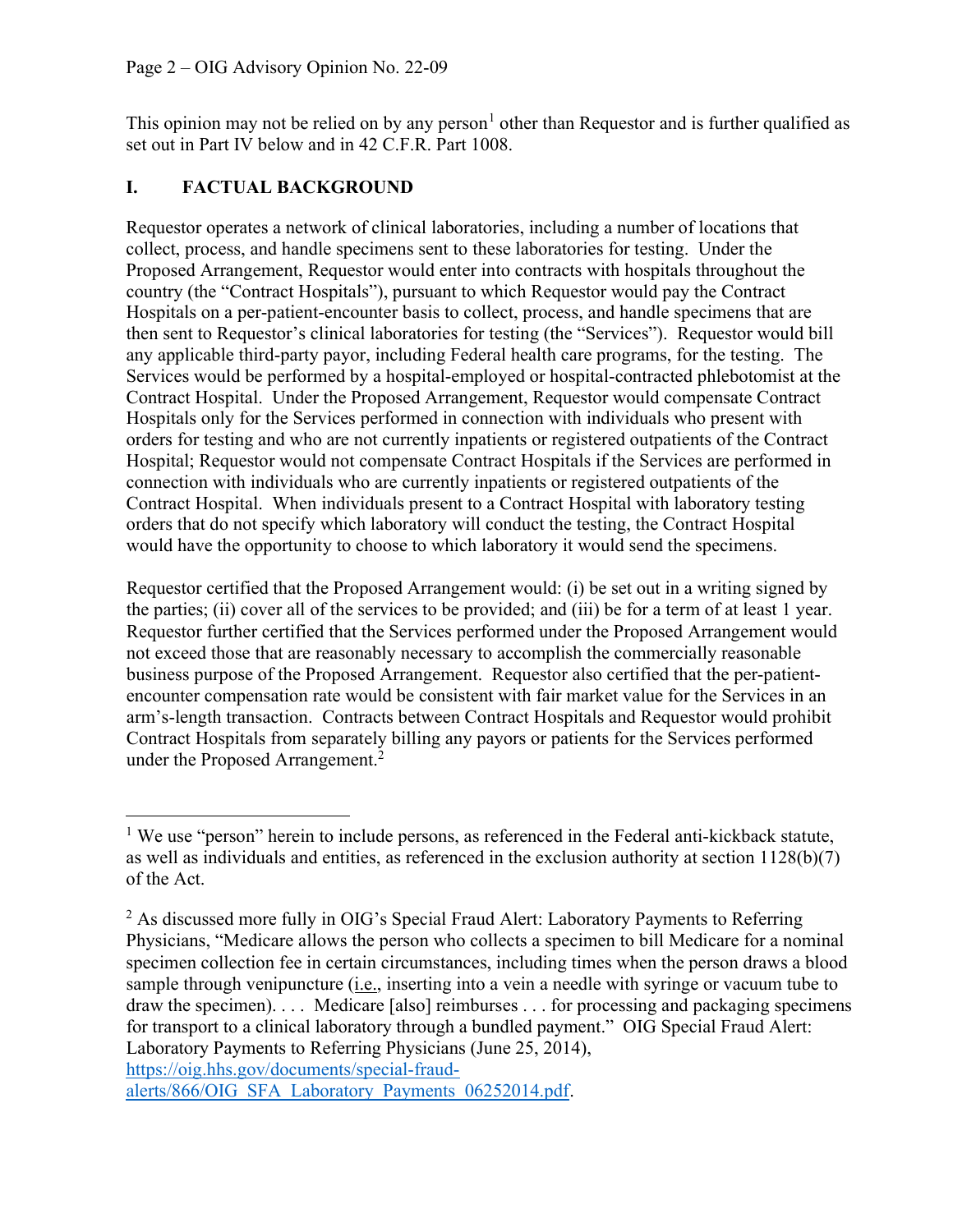The Contract Hospitals directly employ or contract with physicians. Additionally, physician practices or medical groups may be owned by or under common ownership with the Contract Hospitals ("Affiliated Practices"). Requestor certified that, under the Proposed Arrangement, each Contract Hospital would be required to represent and warrant that none of the Contract Hospital's employed physicians, contracted physicians, or Affiliated Practices: (i) would be required or directed to refer to Requestor; and (ii) would receive any remuneration from the Contract Hospital for any referrals to Requestor.

### II. LEGAL ANALYSIS

#### A. Law

 The Federal anti-kickback statute makes it a criminal offense to knowingly and willfully offer, pay, solicit, or receive any remuneration to induce, or in return for, the referral of an individual to a person for the furnishing of, or arranging for the furnishing of, any item or service reimbursable under a Federal health care program.<sup>3</sup> The statute's prohibition also extends to remuneration to induce, or in return for, the purchasing, leasing, or ordering of, or arranging for or recommending the purchasing, leasing, or ordering of, any good, facility, service, or item reimbursable by a Federal health care program.<sup>4</sup> For purposes of the Federal anti-kickback statute, "remuneration" includes the transfer of anything of value, directly or indirectly, overtly or covertly, in cash or in kind.

 The statute has been interpreted to cover any arrangement where one purpose of the remuneration is to induce referrals for items or services reimbursable by a Federal health care program.<sup>5</sup> Violation of the statute constitutes a felony punishable by a maximum fine of \$100,000, imprisonment up to 10 years, or both. Conviction also will lead to exclusion from Federal health care programs, including Medicare and Medicaid. When a person commits an act described in section 1128B(b) of the Act, the OIG may initiate administrative proceedings to impose civil monetary penalties on such person under section 1128A(a)(7) of the Act. The OIG also may initiate administrative proceedings to exclude such person from Federal health care programs under section 1128(b)(7) of the Act.

Congress has developed several statutory exceptions to the Federal anti-kickback statute.<sup>6</sup> In addition, the U.S. Department of Health and Human Services has promulgated safe harbor regulations that specify certain practices that are not treated as an offense under the Federal anti-

 $3$  Section 1128B(b) of the Act.

 $4$  Id.

 $^5$  E.g., United States v. Nagelvoort, 856 F.3d 1117 (7th Cir. 2017); United States v. McClatchey, 217 F.3d 823 (10th Cir. 2000); United States v. Davis, 132 F.3d 1092 (5th Cir. 1998); United States v. Kats, 871 F.2d 105 (9th Cir. 1989); United States v. Greber, 760 F.2d 68 (3d Cir. 1985).

 $6$  Section 1128B(b)(3) of the Act.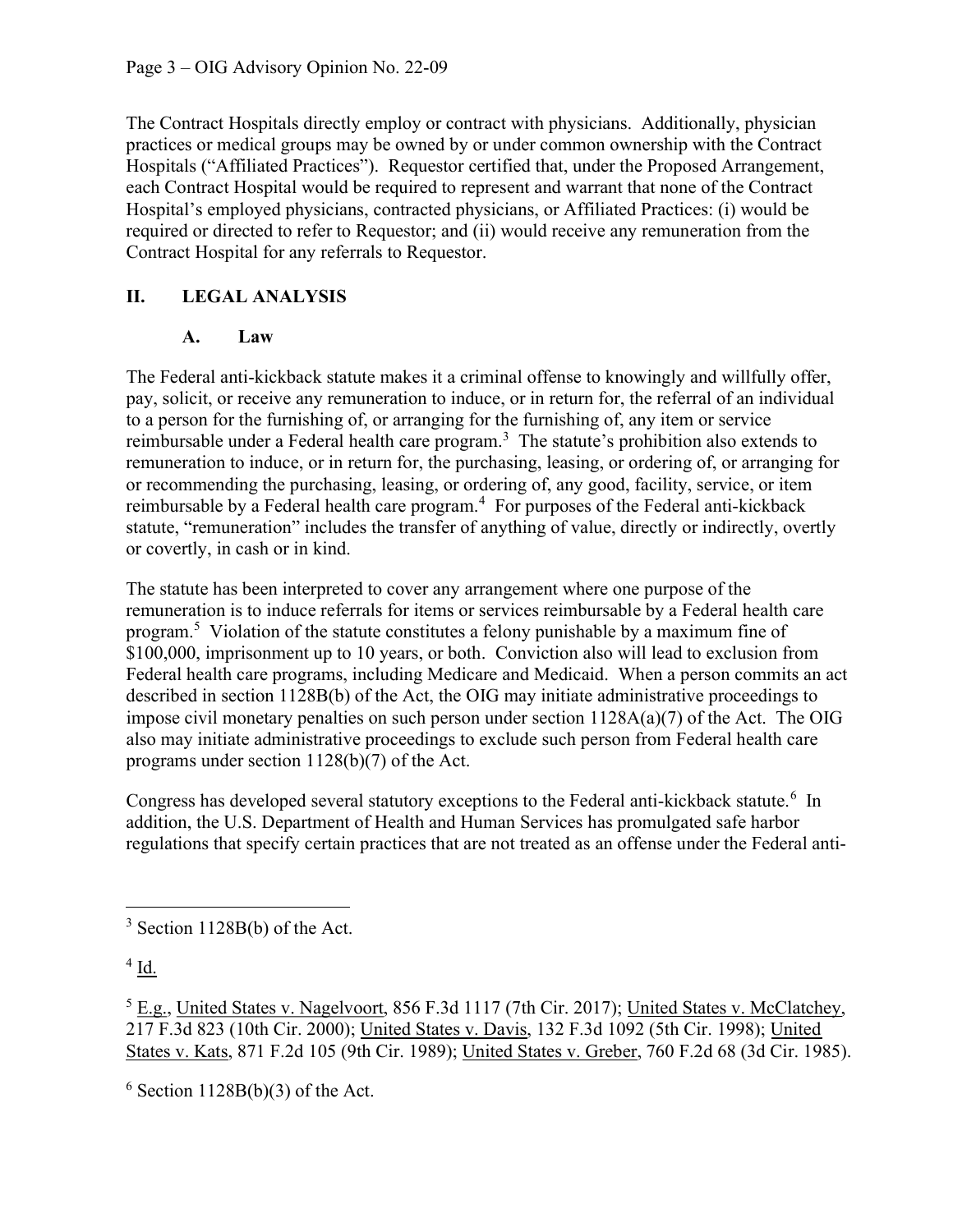kickback statute and do not serve as the basis for an exclusion.<sup>7</sup> However, safe harbor protection is afforded only to those arrangements that precisely meet all of the conditions set forth in the safe harbor. Compliance with a safe harbor is voluntary. Arrangements that do not comply with a safe harbor are evaluated on a case-by-case basis.

 The safe harbor for personal services and management contracts and outcomes-based payment arrangements, 42 C.F.R. § 1001.952(d), is potentially applicable to the Proposed Arrangement. In relevant part for purposes of this advisory opinion, this safe harbor requires that the methodology for determining the compensation paid for services not be determined in a manner that takes into account the volume or value of any referrals or business otherwise generated between the parties.<sup>8</sup>

#### B. Analysis

 The Proposed Arrangement would implicate the Federal anti-kickback statute because it would involve remuneration from a laboratory to a party that is in a position to make referrals to the laboratory for, or otherwise arrange for the laboratory to furnish, items and services that may be paid for in whole or in part by a Federal health care program. Specifically, where an individual—who may be a Federal health care program beneficiary—presents to a Contract Hospital without a laboratory specified on the order for laboratory services, the Contract Hospital could refer specimens from that individual to Requestor for reimbursable testing. Indeed, because of the per-patient-encounter fees paid by Requestor for the Services (which Contract Hospitals agree to receive in lieu of any reimbursement for the Services from a third-party payor), Contract Hospitals have a financial incentive to direct any such specimens to Requestor for the furnishing of laboratory services. The Proposed Arrangement would not be protected by the safe harbor for personal services and management contracts and outcomes-based payment arrangements because the per-patient-encounter compensation methodology would take into account the volume or value of referrals or other business generated for which payment may be made in whole or in part under a Federal health care program.

 Arrangements that do not fit in a safe harbor must be evaluated under the Federal anti-kickback statute on a case-by-case basis, based on the totality of the facts and circumstances. The Proposed Arrangement warrants careful scrutiny because: (i) in our experience, laboratory services may be particularly susceptible to the risk of steering; and (ii) the Proposed Arrangement would involve a "per-click" fee structure (in the form of a per-patient-encounter compensation methodology), which generally is inherently reflective of the volume or value of referrals or business otherwise generated between the parties. Here, the per-patient-encounter fee that would be offered under the Proposed Arrangement could induce Contract Hospitals to refer specimens to Requestor for testing, including testing that may be reimbursable, in whole or in part, by a Federal health care program. While Requestor certified that the compensation it would pay Contract Hospitals for the Services would be consistent with fair market value and that contracts for the Proposed Arrangement would specify that the Contract Hospitals would be

 $7$  42 C.F.R. § 1001.952.

 $8 \text{ See } 42 \text{ C.F.R. } § 1001.952(d)(1)(iv).$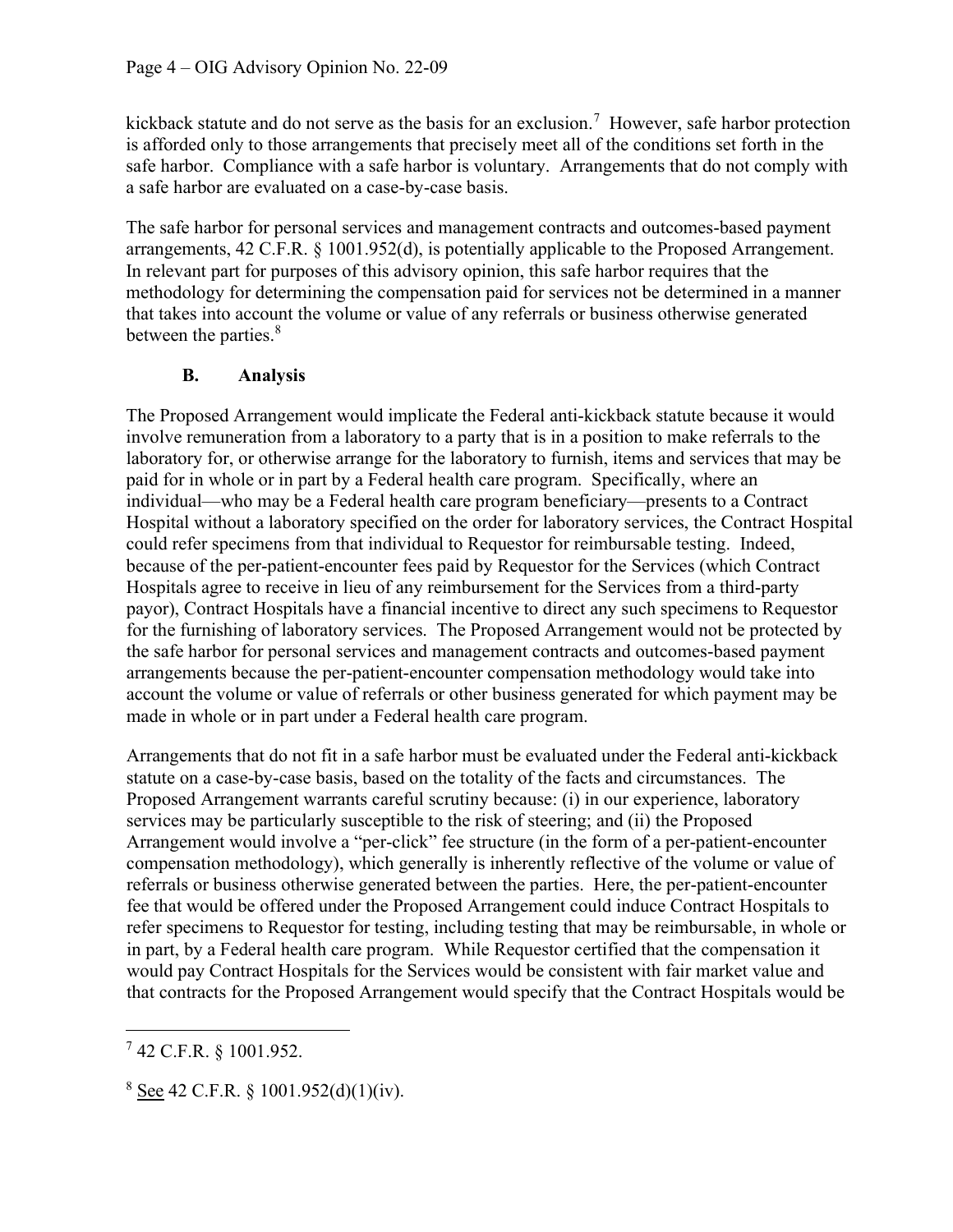prohibited from separately billing any payors or patients for the Services performed, these safeguards do not overcome the risk of inappropriate steering to Requestor given the financial incentive inherent to a per-patient-encounter compensation methodology.<sup>9</sup>

 In addition, while Requestor certified that, under the Proposed Arrangement, the Contract Hospitals would be required to represent and warrant that none of their employed physicians, contracted physicians, and Affiliated Practices would be required to refer, or directed to refer, to Requestor, this safeguard also does not sufficiently mitigate the risk of inappropriate steering. Contract Hospitals have an incentive to encourage their employed physicians, contracted physicians, and Affiliated Practices to order laboratory services from Requestor because the amounts paid by Requestor to the Contract Hospitals could be used by the Contract Hospitals to offset the costs they incur to employ or contract with personnel to perform specimen collection services for all of the Contract Hospital's patients, including those carved out of the Proposed Arrangement.

 Based on the foregoing, because of the possibility that the per-patient-encounter fee would be used to induce or reward referrals to Requestor and the corresponding risk of inappropriate steering to Requestor, we conclude that the Proposed Arrangement would pose more than a minimal risk of fraud and abuse under the Federal anti-kickback statute.

# III. CONCLUSION

 Based on the relevant facts certified in your request for an advisory opinion and supplemental submissions, we conclude that the Proposed Arrangement, if undertaken, would generate prohibited remuneration under the Federal anti-kickback statute, if the requisite intent were present, which would constitute grounds for the imposition of sanctions in connection with the Proposed Arrangement under sections 1128A(a)(7) and 1128(b)(7) of the Act.

# IV. LIMITATIONS

The limitations applicable to this opinion include the following:

- This advisory opinion is limited in scope to the Proposed Arrangement and has no applicability to any other arrangements that may have been disclosed or referenced in your request for an advisory opinion or supplemental submissions.
- This advisory opinion is issued only to Requestor. This advisory opinion has no application to, and cannot be relied upon by, any other person.

 $9$  As we have previously stated, "the anti-kickback statute prohibits the knowing and willful payment [by a clinical laboratory for services] if even one purpose of the payment is to induce or reward referrals of Federal health care program business. This is true regardless of whether the payment is fair market value for services rendered." OIG Special Fraud Alert: Laboratory Payments to Referring Physicians (June 25, 2014), <https://oig.hhs.gov/documents/special-fraud>alerts/866/OIG\_SFA\_Laboratory\_Payments\_06252014.pdf.